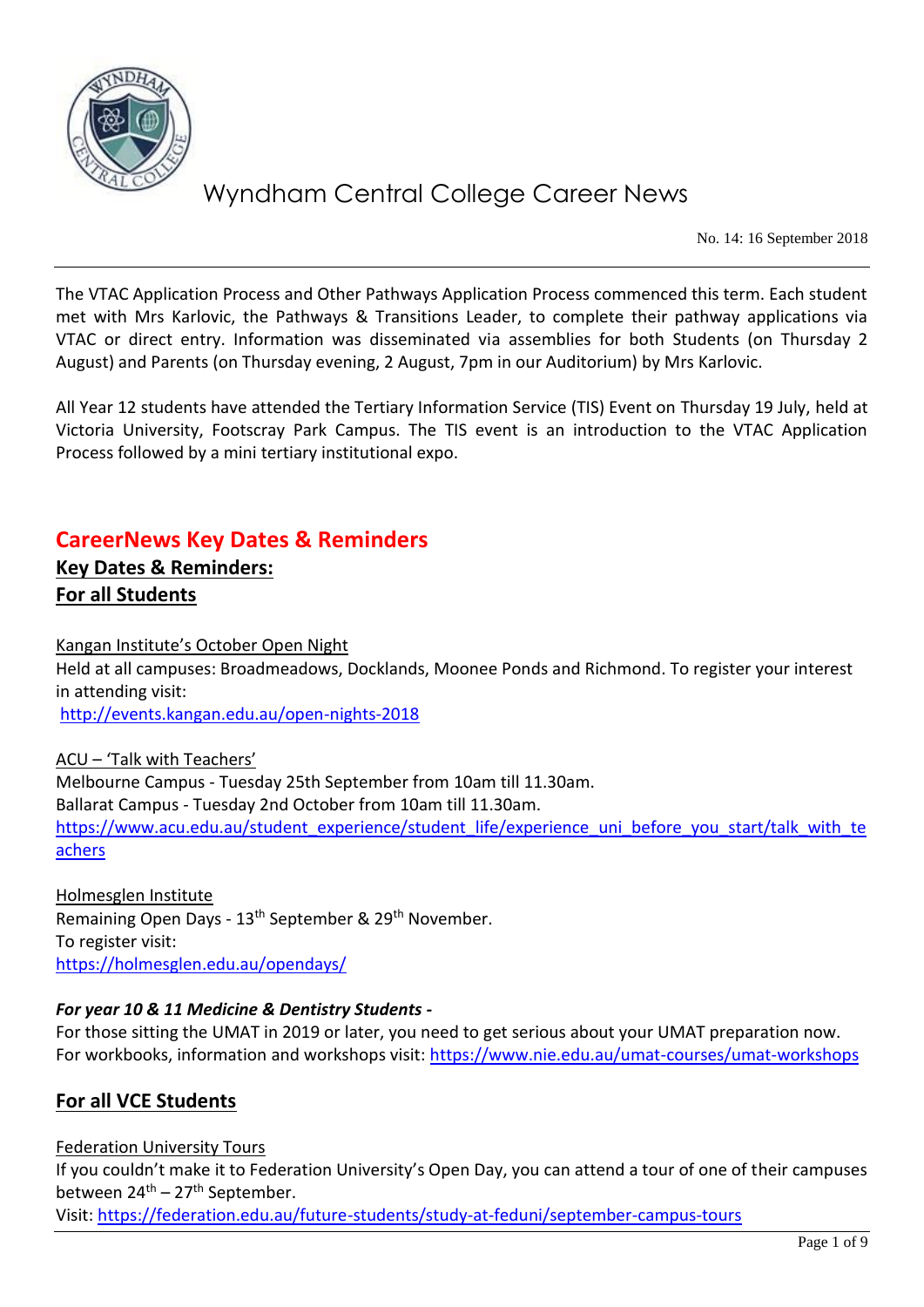

No. 14: 16 September 2018

## La Trobe 'Choose Clever' Workshops

Take a deeper look at a range of our courses before VTAC timely applications close. For more information visit:<https://www.latrobe.edu.au/choose/workshops>

## Key VTAC Dates: For all VCE Students –

Course, SEAS & scholarship applications are currently open. Timely applications close – Thursday 27th September Late applications open – Thursday 27th September Late applications close – Friday 2nd November SEAS applications close – Friday 12th October

## CASper Test for entry into Education

The CASPer test is an online tool designed to evaluate key personal and professional characteristics of all applicants applying for courses in Medicine, Veterinary Science and Education. It has been found that traditional evaluation methods (interviews, letters and references) have been ineffective. Whereas the CASper test provides a reliable measure of traits like professionalism, ethics, communication and empathy, reviewing characteristics that make for successful students and graduates. Comprising of 12 sections, each section contains either a video-based scenario or a word-based scenario (i.e. a statement to consider), followed by a series of 3 probing questions.

There are technical (computer and internet) and security requirements and that you will need to follow, to ensure you complete the test correctly.

The universities that are using CASper for the 2019 admission cycle are; Australian Catholic University, Deakin University, Federation University, La Trobe University, Monash University, RMIT, Swinburne and Victoria University. If Education is on your list of preferences, please visit the CASper website to diarise your test date and read further on test preparation:<https://takecasper.com/aboutcasper/> The first CASper Test is on Tuesday 25<sup>th</sup> September.

Also, Mrs Karlovic has prepared a CASPer package for students interested in Education courses.

## **News & Updates**

## **School Holiday Programs**

## **IT 'Tech Takeover' September Holiday Workshops**

You can join Coder Academy for some fun and engaging days full of coding, robotics, electronics, virtual reality and more! Explore the latest digitech toys while learning essential 21st Century skills.

These workshops are running from the 24<sup>th</sup> of September to the 5<sup>th</sup> of October and the cost for each day is \$140 + GST. For those interested, make sure you visit:

<https://coderacademy.edu.au/kids-coding-courses/Melbourne-September-School-Holidays>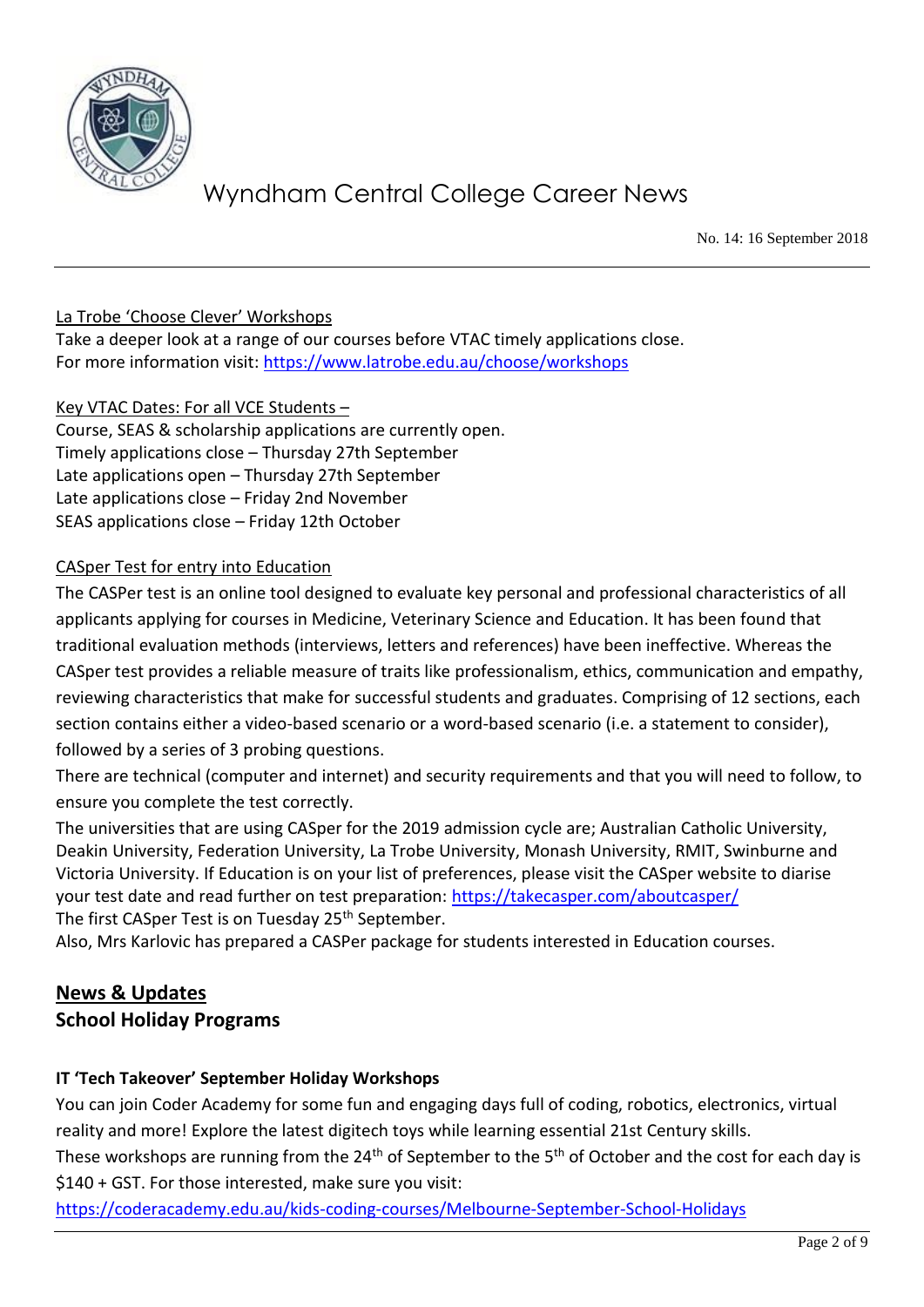

No. 14: 16 September 2018

## **The University of Melbourne - 5-day Mission Discovery Program**

A reminder that you can develop your leadership, teamwork and public speaking skills and discover a range of space and science careers paths.

The details: When: 24th–28th September 2018

Times each day: 9.30am–4.30pm

For details visit:

<https://latitudegrouptravel.com.au/special-programs/mission-discovery/melbourne/#bookings>

## **The University of Melbourne - Hands On Engineering and IT Workshops**

If you're currently in Year 10 and interested in being involved in an interactive, engaging and fun workshop on Engineering & IT concepts and applications, then this one is for you.

Running every day from Monday 24th to Thursday 27th September at the Parkville Campus from 9am until 4.30pm.

This one day/per student workshop applies to those who haven't previously attended. To read more and register visit:

<http://www.eng.unimelb.edu.au/engage/schools/hands-on>

## **RSPCA Youth Holiday Programs**

## **(September 2018 and January 2019)**

You can work at the RSPCA for a day and discover just what's involved behind the scenes when working in animal welfare.

You can gain some insight into a day in the life of an animal attendant, vet, vet nurse

or an inspector. You can participate in either 'Animal Attendant for a Day' on the 25<sup>th</sup> of September or a 'Vet for a Day' in January.

The workshops are being held at RSPCA Education Centre in Burwood East from 9.30am until 3.00pm and the cost per workshop is \$120.00 (BYO snack and lunch).

To read more visit:

<https://www.rspcavic.org/services/education/holiday-programs/youth-holiday-program-no-dates> and to register your interest, phone 03 9224 2286 or email [education@rspcavic.org.au](mailto:education@rspcavic.org.au)

## **William Angliss – 'Experience Angliss Days'**

Foods Day - Tuesday 25<sup>th</sup> September.

Hospitality, Tourism & Events Day – Thursday 27th September.

For details and to book visit:<https://www.angliss.edu.au/schoolholidays>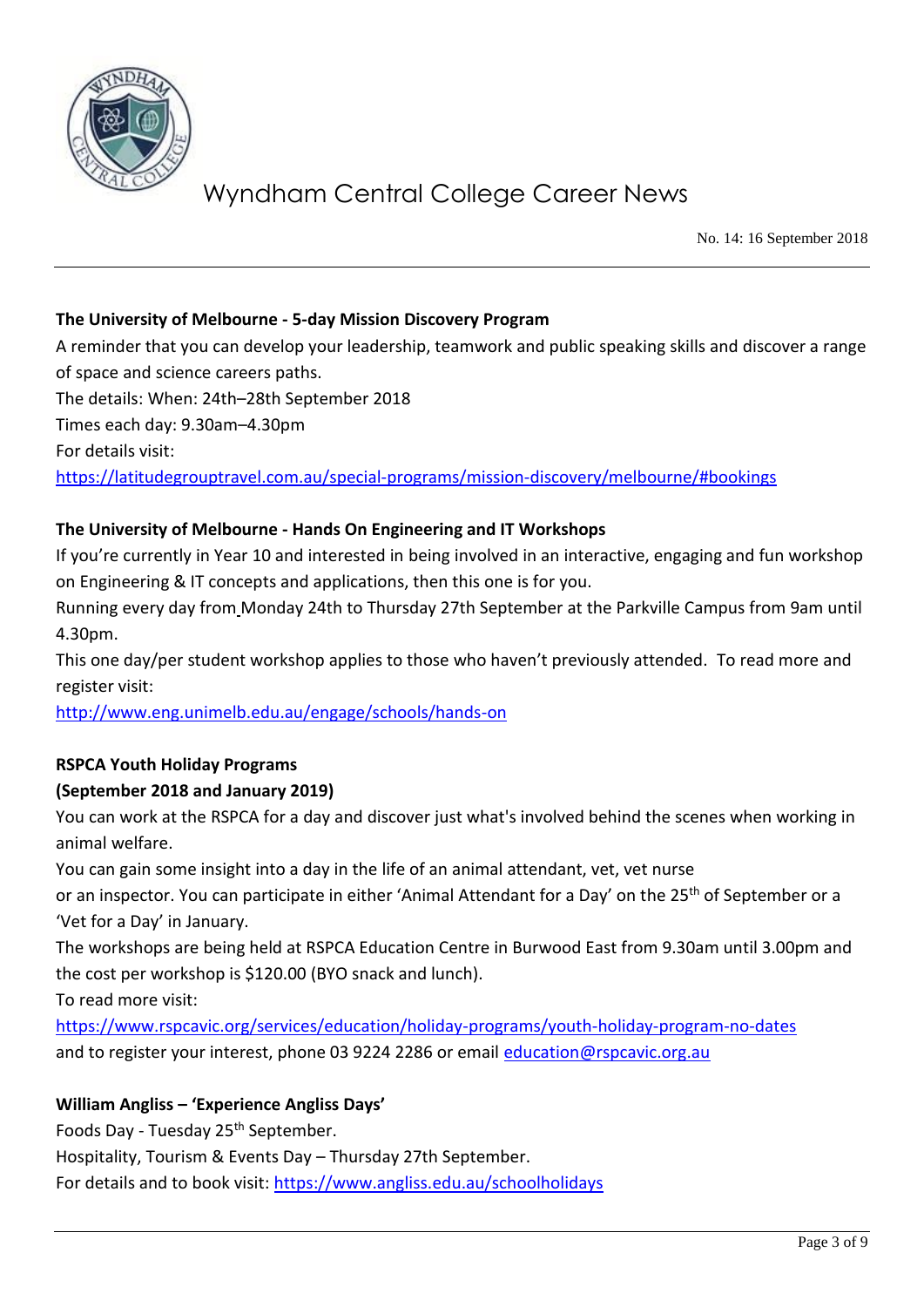

No. 14: 16 September 2018

## **Deakin University's Step on Campus**

You can take a 45 minute personalised tour with a current Deakin student and learn more about Deakin's study areas, campus life and how to make the best transition into university. The tours are being held at Melbourne Burwood, Geelong Waurn Ponds, Geelong Waterfront and Warrnambool campuses during the September school holidays from 10:00am and 12:00pm.

You will need to book your tour. To register visit: [http://www.deakin.edu.au/about-deakin/events/step](http://www.deakin.edu.au/about-deakin/events/step-on-campus)[on-campus](http://www.deakin.edu.au/about-deakin/events/step-on-campus)

#### **Holmesglen Institute Update**

#### **Holmesglen are helping to bring an education theme park to life!**

You can experience your future career at an immersive new "edutainment" theme park in Melbourne called Dreamcity.

Through practical activities such as career pods and virtual reality (360-degree learning), primary and secondary school students have the chance to engage with a range of innovative career options. On track to open its full concept in mid-2019, Dreamcity consists of a range of activities including; TV and radio studio, science lab, hospital nursery and operating theatre, firefighting, tech lab and cultural centre. This is a first of its kind in Australia!

For more information, visit: [www.dreamcity.com.au](http://www.dreamcity.com.au/) 

#### **Student Taster Days**

Holmesglen are offering year 9 – 12 students students a 'taste' of various study areas. These sessions are a great opportunity to get hands-on experience and explore your future career. Sessions are running at Chadstone, Moorabbin and Waverley campuses this October and areas include; beauty services, bricklaying, fitness, graphic design, plastering, interior design, printing, roof tiling, science and stonemasonry.

Please note, similar to school excursions, student taster days will require school group bookings for teacher supervision.

To view sessions and register visit: <https://holmesglen.edu.au/studenttasters/>

#### **Collarts Update**

#### **Collarts Welcomes Interior Design & Certificate III in Screen & Media**

Collarts is now offering a Bachelor of Arts (Interior Design) and Certificate III in Screen & Media for VETIS Students.

The Bachelor of Arts (Interior Design) is ideal for students wanting to work as a Residential or Commercial Interior Designer covering spatial design, creative management, communication and business.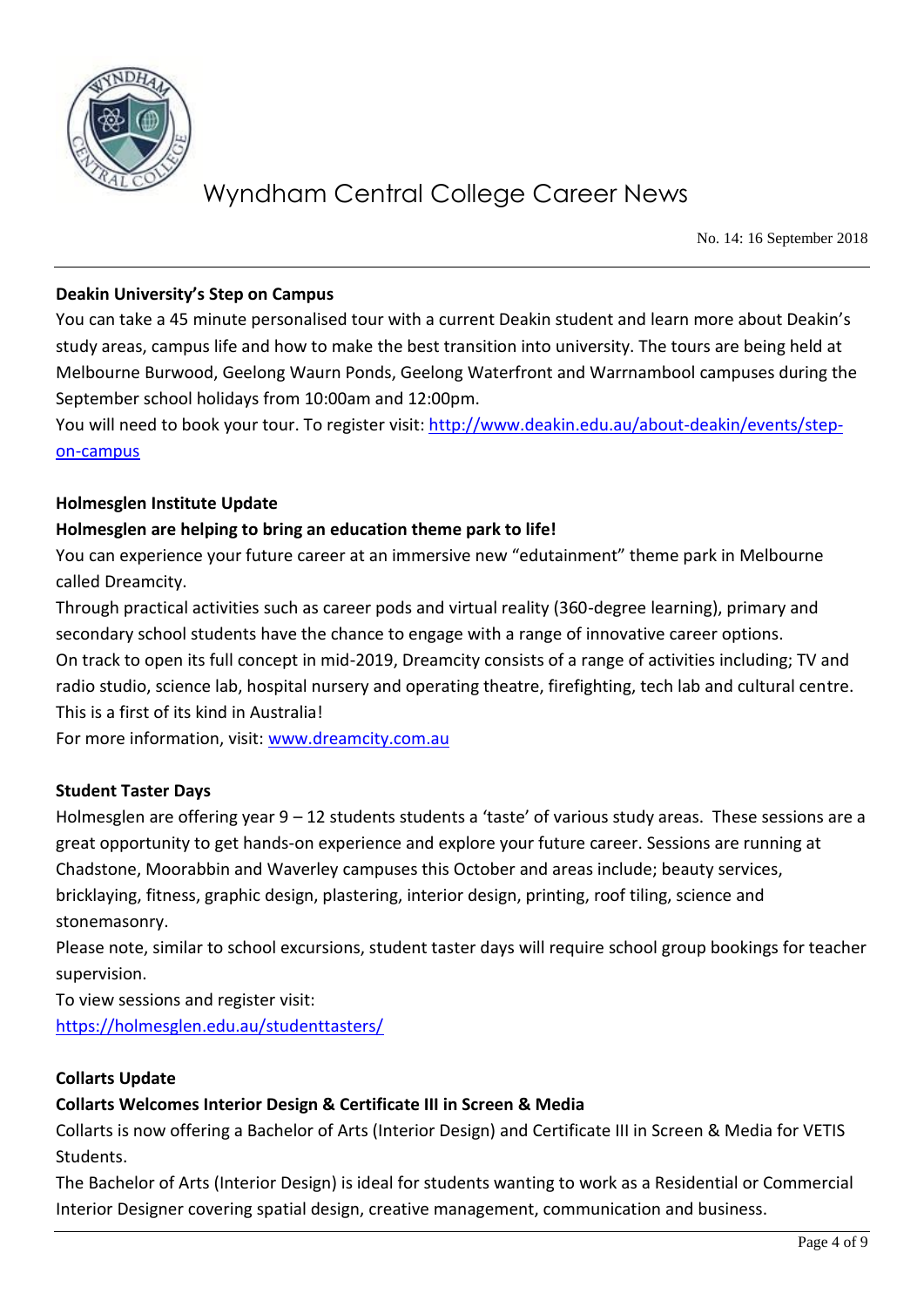

No. 14: 16 September 2018

To find out more visit:

<http://collarts.edu.au/interior-design-diploma-and-bachelor-degree/>

The Certificate III in Screen & Media is for students in Year 11 and 12 and contributes to your ATAR score. This course involves creating video content, websites, logo designs, and GIFS. It is a pathway into Collarts' Diploma and Bachelor Degree in Content Creation. Content Creation is for designers and creators for the media, arts, music, fashion and other creative industries.

<http://collarts.edu.au/content-creation-production-diploma-bachelor-degree>

## **Federation University Folio & Audition Preparation**

Federation University are giving applicants the opportunity to prepare for their portfolio or audition with workshops conducted in September. Folio preparation will be held in Ballarat, and the Audition Masterclasses held in Ballarat and Melbourne.

For folio preparation visit: [http://federation.edu.au/arts-academy/study/short-courses/art-and-design](http://federation.edu.au/arts-academy/study/short-courses/art-and-design-workshops-folio-preparation)[workshops-folio-preparation](http://federation.edu.au/arts-academy/study/short-courses/art-and-design-workshops-folio-preparation)

For audition masterclass visit:

<http://federation.edu.au/arts-academy/study/short-courses/audition-masterclass>

#### **Find Your 'Edge'**

Have you visited 'Student Edge' yet? This site is dedicated to helping students navigate their way through student life in preparation for adulthood. It provides information, resources and advice on; finding jobs, saving money, managing finances and making well-informed career and life choices. To be inspired, motivated and supported during your studies and transition into work, visit [https://studentedge.org/,](https://studentedge.org/) they are one of the largest member-based organisations of high school, TAFE, VET and university students in Australia.

## **Career Focus: Psychology**

**Psychologists** study human behaviour and the processes associated with how people think and feel. They can be involved in conducting research and/or provide treatment and counselling on a broad range of issues to reduce distress and psychological problems with their clients. They work with individuals and groups including children, adults, couples, families and organisations. Psychologists:

Construct tests to assess and predict mental and emotional states.

- Research psychological aspects of topics such as study motivation, teaching skills, occupational behavior, working conditions and organisational structures.
- Conduct therapeutic interviews and psychological tests then assess the results to identify the source of problems and determine treatment.
- Provide counselling.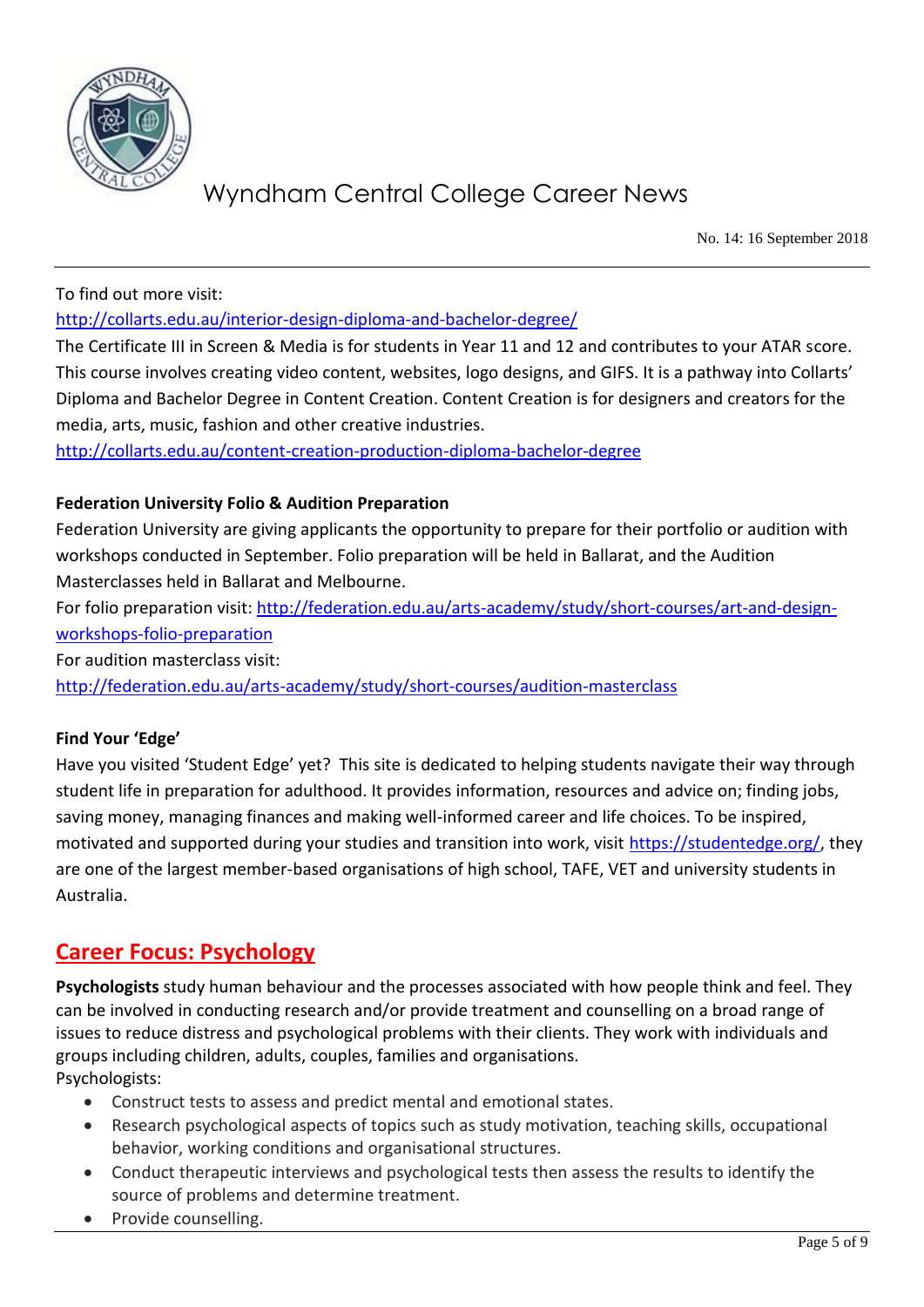

No. 14: 16 September 2018

- Evaluate the results of programs (treatment) aimed at improving personal and organisational effectiveness.
- Provide follow up services to individuals and groups for support and evaluation purposes.
- Contribute to government social policy development.
- Conduct academic research.

If you are interested in Psychology as a career pathway, it is beneficial if you; have an interest in people and human behaviour, are able to solve problems, have an inquisitive mind, have an emotional maturity and empathy for others, are patient, perceptive and have good oral and written communication skills.

To gain entry into a Psychology degree you need to gain your VCE with English. To become qualified as a Psychologist and satisfy registration requirements, you usually have to complete a three-year Psychology bachelor degree or a single degree in Art, Social Science or Science degree with a major in Psychology. Following this you will need to complete an accredited postgraduate qualification (majoring in a specialisation of Psychology) as an Honours year or as a Graduate Diploma of Psychology. Then for provisional registration, you will be required to undertake either; two years of supervised experience with a registered Psychologist or a fifth year of study (Masters or Grad Dip) with one year of supervised experience. Please see the pathways diagram (1) on page 4 written by The Australian Psychological Society (APS) for a clear understanding of the registration requirements and study options.

To be eligible for registration as a Psychologist, you must study a course that is registered with the Australian Psychology Accreditation Council (APAC)<http://www.psychologycouncil.org.au/> . Students who complete the four-year sequence of study followed by the two-year internship will need to pass the National Psychology Exam in order to gain general registration.

It is a legal requirement for graduates to be registered with the Psychology Board of Australia before being able to practice as a psychologist in any state in Australia. The Australian Psychological Society (APS) [https://www.psychology.org.au](https://www.psychology.org.au/) is a peak body where you can also become a member.

There are a range of employment opportunities in the field of Psychology. Psychologists are employed by the government, privately run community welfare organisations, by hospitals and the Australian Defence Force. They are also employed in private practices and private health clinics.

Many graduates do not work as psychology specialists but are employed in positions where they can use the skills learnt through their psychology training. Research skills are particularly useful in market research, advertising, management or business consultancy. Other areas that provide employment for Psychologists include; social welfare, community work, human resource management, training, teaching and lecturing. Positions of interest could be work as; an Anthropologist, a Career Development Practitioner, Counsellor, Criminologist, Health Promotion Practitioner, Market Researcher, Marketing Officer, Rehabilitation Counsellor, Social Worker, Teacher – Early Childhood, Teacher – Special Education and Youth Worker.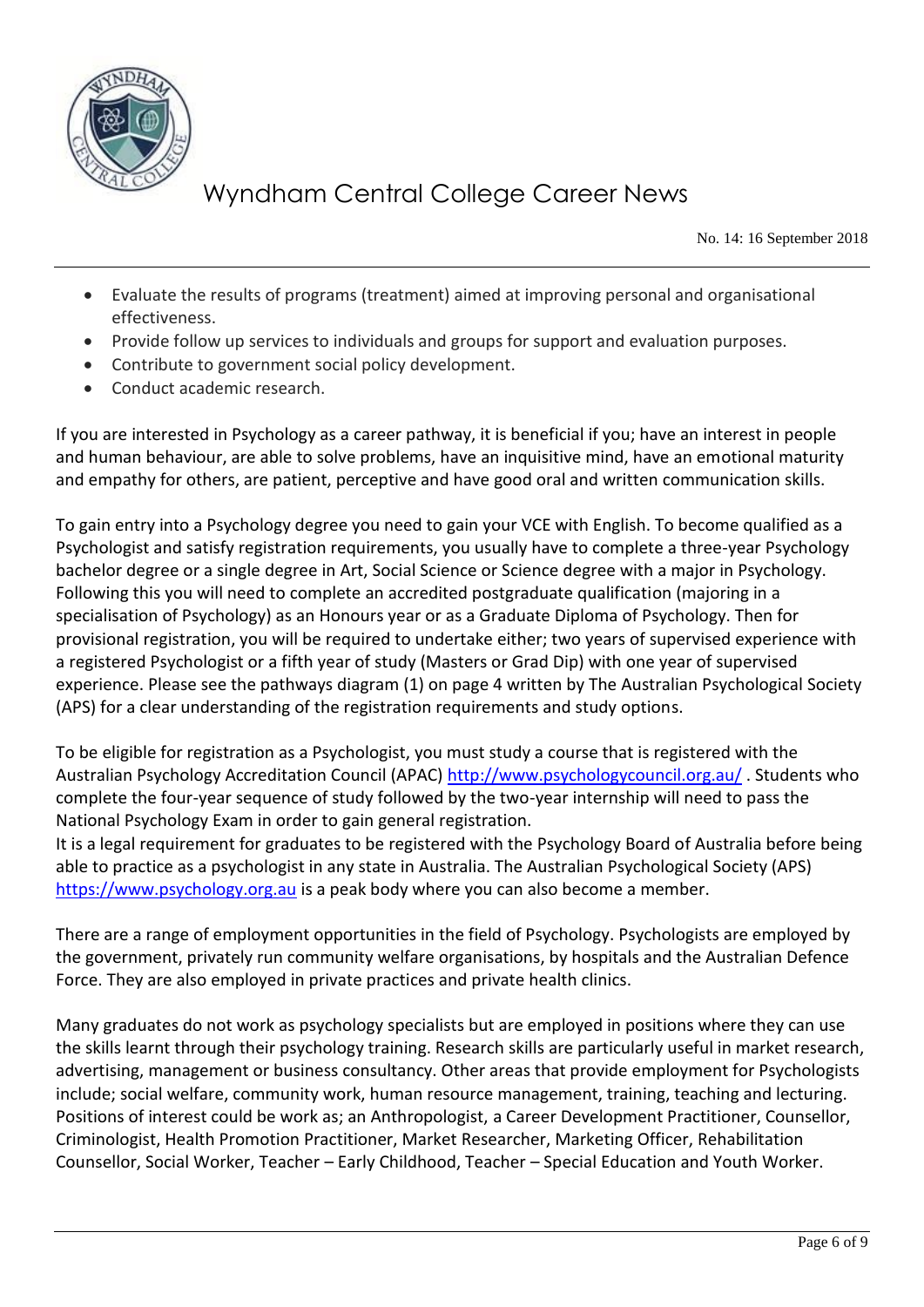

No. 14: 16 September 2018

Below is a list of single bachelor degrees with honours in Psychology and Psychological Science (only) in Victoria. The

| <b>Institution/Campus</b>                       | <b>Bachelor Course</b>                                                     | <b>ATAR</b> |
|-------------------------------------------------|----------------------------------------------------------------------------|-------------|
| <b>Australian College of Applied Psychology</b> |                                                                            |             |
| Melbourne                                       | Bachelor of Psychological Science: 3 years' minimum duration               | 65.00       |
| Melbourne                                       | Bachelor Degree (Honours) in Psychology: 1-year minimum                    | <b>RC</b>   |
|                                                 | duration                                                                   |             |
| <b>Australian Catholic University</b>           |                                                                            |             |
| Melbourne                                       | Bachelor Degree (with Honours) in Psychology: 4 years'<br>minimum duration | 58.90-97.15 |
| <b>Deakin University</b>                        |                                                                            |             |
| Geelong, Burwood, Cloud                         | Bachelor of Psychology: 3 years' minimum duration                          | 60.25-71.00 |
| Geelong, Burwood, Cloud                         | Bachelor of Psychology (with Honours): 4 years' minimum<br>duration        | 80.05-80.50 |
| <b>Federation University</b>                    |                                                                            |             |
| Berwick, Gippsland, Ballarat                    | Bachelor of Psychological Science: 3 years' minimum                        | <b>RC</b>   |
|                                                 | duration                                                                   |             |
| <b>Ballarat, Gippsland</b>                      | Bachelor of Psychology (Honours): 1-year minimum duration                  | <b>RC</b>   |
| La Trobe University                             |                                                                            |             |
| Melbourne, Albury-Wodonga, Bendigo              | Bachelor of Psychological Science: 3 years' minimum duration               | 55.0-57.30  |
| Melbourne, Albury-Wodonga, Bendigo              | Bachelor of Psychology (Honours): 4 years' minimum                         | 84.20       |
|                                                 | duration                                                                   |             |
| <b>Monash University</b>                        |                                                                            |             |
| Clayton                                         | Bachelor of Psychology (Honours): 4 years' minimum<br>duration             | 85.45       |
| <b>Swinburne University</b>                     |                                                                            |             |
| Hawthorn                                        | Bachelor of Psychological Sciences: 3 years' minimum                       | 60.05       |
|                                                 | duration                                                                   |             |
| Hawthorn                                        | Bachelor of Psychology (Honours): 4 years' minimum                         | 80.05       |
|                                                 | duration                                                                   |             |
| <b>Victoria University</b>                      |                                                                            |             |
| <b>Footscray Park</b>                           | Bachelor of Psychological Studies: 3 years' minimum duration               | <b>RC</b>   |
|                                                 | Psychology (Honours): 4 years' minimum duration                            | 86.15       |

Note:

\* The bachelor degree options such as; Arts, Health Science, Social Science offering Psychology majors are not included in the above list but you can visit VTAC for further information on these options.

\* RC – Range of criteria, NA – Not applicable.

<sup>\*</sup> Length of study period is based on minimum duration with a full time study load and the ATAR is based on the lowest selection rank.

<sup>\*</sup> As subjects and prerequisites can vary between institutions, it is necessary to contact your chosen institution for further information.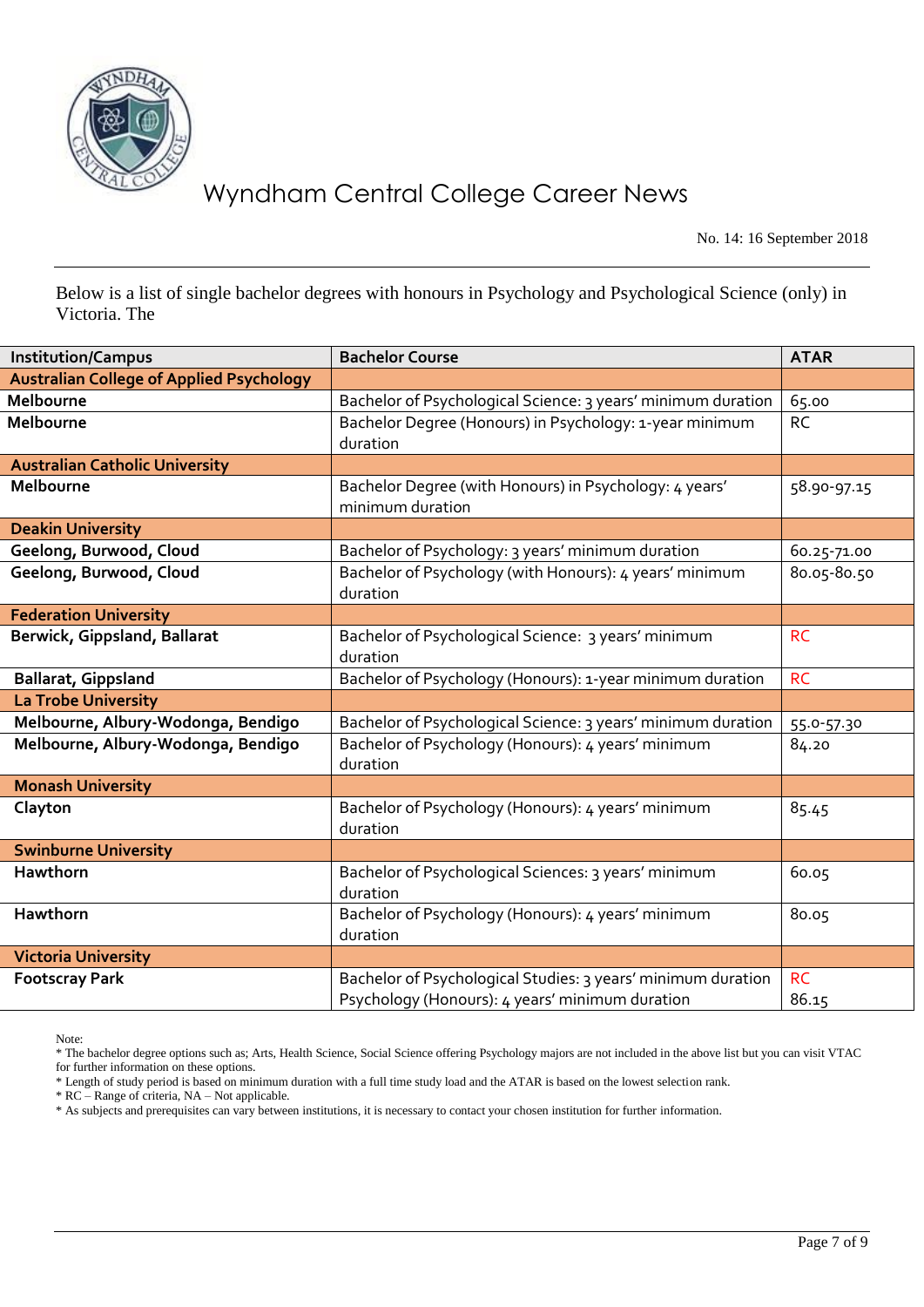

No. 14: 16 September 2018



## **Career Profile – Psychology**

**Name:** Natasha Morris

**Current (or previous) position:** Psychologist – Strathaird Primary School, Berwick Victoria.

- **1. Can you tell us a little bit about what course(s) you studied to become qualified in Psychology?** I completed;
- A Bachelor of Arts (Majoring in Psychology and Statistics) at Monash University
- Graduate Diploma of Psychology Deakin University
- Masters of Psychology
- **2. Whilst completing your VCE, did you know what you wanted to do?**

I wasn't completely sure. I was more certain of what I didn't want to do and I chose subjects that I enjoyed learning about. I was good at Psychology and I knew that I wanted to work in a very 'social' field, so I kept progressing in my studies and Psych is where I ended up!